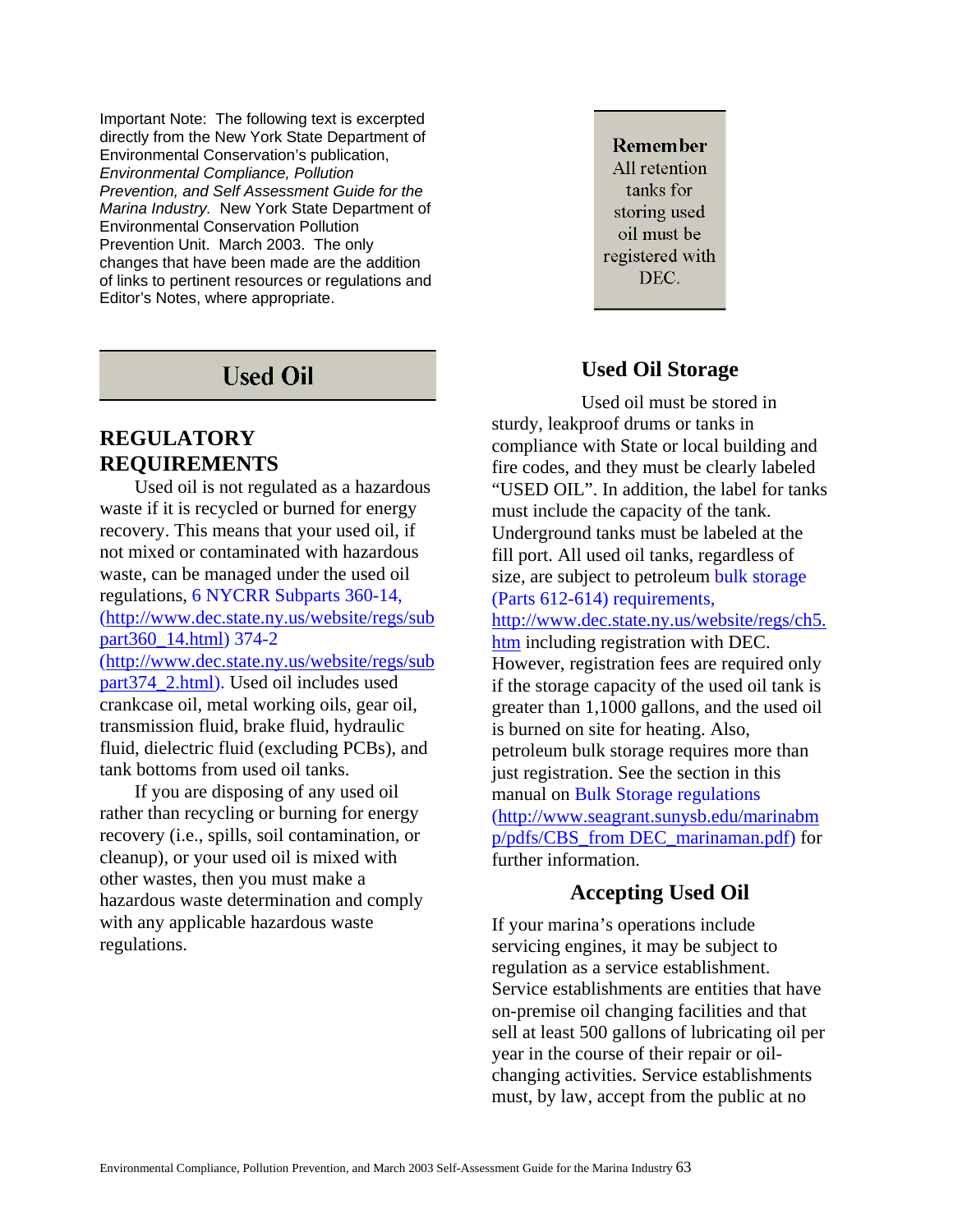charge up to 5 gallons of used oil per person per day. Any marina subject to service establishment requirements must also post a sign, in full public view, stating "WE ACCEPT USED OIL FOR RECYCLING

## **Did You Know?**

- It takes 42 gallons of crude oil to yield 2.5 quarts of lubricating oil.
- When used oil is recycled, it takes about one gallon to yield 2.5 quarts of lubricating oil.
- Used oil from a single oil change can contaminate a million gallon water supply for 10,000 people.
- Used oil is the largest single source of pollution in our nation's waterways.
- Used oil can contain toxic substances, such as arsenic, benzene, cadmium, lead, and zinc.
- There are 1.2 billion gallons of waste oil generated annually in the United States.

#### **Transporting Used Oil**

Your marina must contract with a Part 364 permitted waste hauler to pick up your used oil for recycling or disposal, however, your marina can self-transport up to 500 pounds (approximately 55 gallons) of used oil, without a Part 364 permit, but only to:

- A facility that is owned by your company, or,
- A facility permitted by DEC to accept used oil directly from the generators of that oil.

## **BEST MANAGEMENT PRACTICES**

Here are some tips on managing your

AT NO CHARGE." The law also prohibits service establishments from charging a separate fee for used oil recycling on their oil change customers.

used oil:

- Store used oil in tanks or closed containers labeled "USED OIL." This is also a requirement under the used oil regulations.
- Do not mix hazardous waste with used oil. This can contaminate your used oil with hazardous waste, and therefore, prohibit you from managing it as used oil.
- Make sure your used oil storage tanks or drums have proper containment in case there is a leak or spill.
- Inspect your used oil storage tanks or drums on a regular basis for leaks or spills. This is a regulatory requirement.
- Use large drum funnels or fill tubes when filling used oil drums.
- If you have to service a boat or other water craft on-site, try to prevent spills. Do all servicing on impervious surface. If spills do occur, clean up oil spills with rags. After wringing out the saturated rag into the used oil drum, have the rags laundered with an industrial or commercial laundry service. See "Rags" section,

[http://www.seagrant.sunysb.edu/marinab](http://www.seagrant.sunysb.edu/marinabmp/section1/rags.htm) [mp/section1/rags.htm](http://www.seagrant.sunysb.edu/marinabmp/section1/rags.htm) for requirements.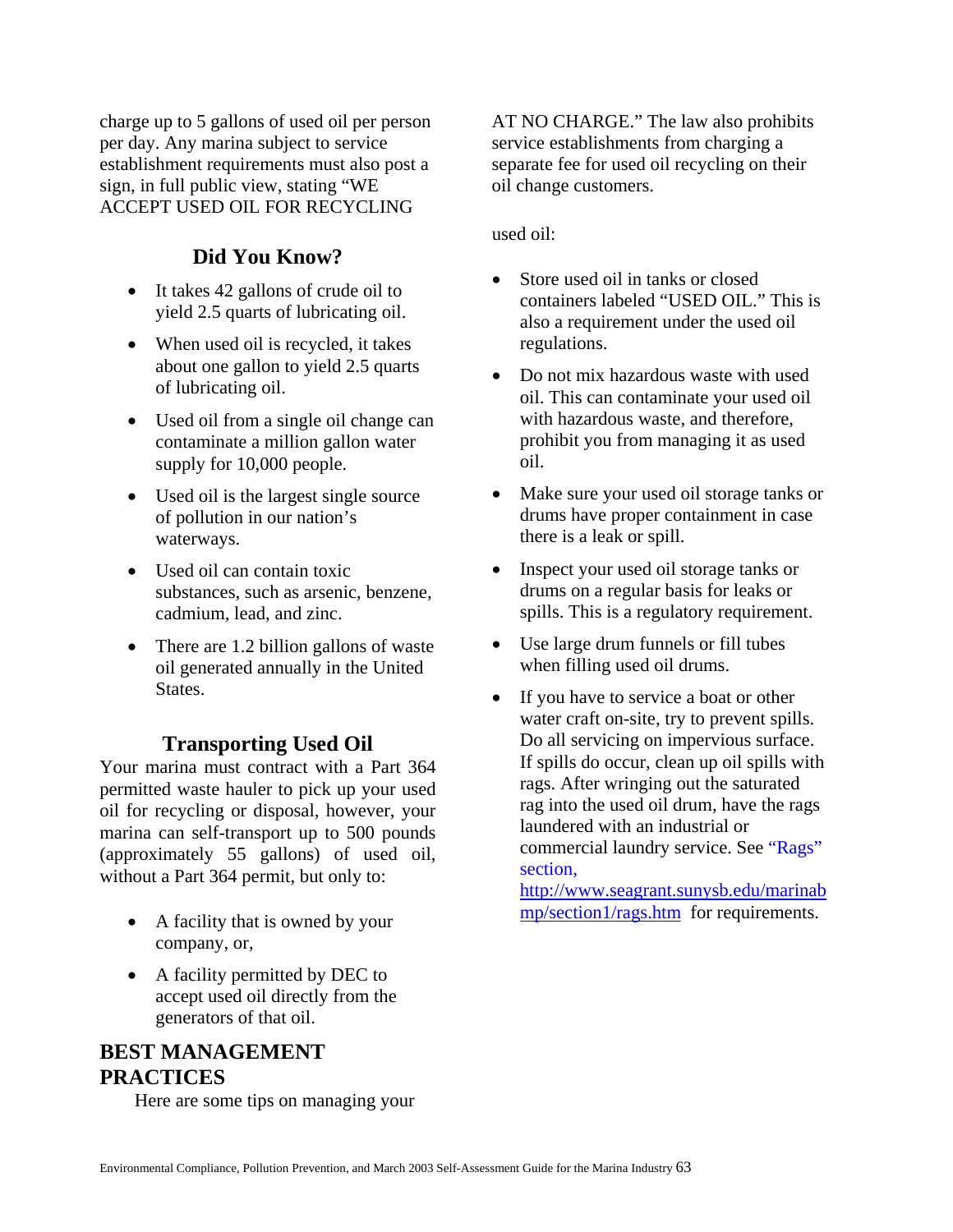# **Used Oil Filters**

#### **REGULATORY REQUIREMENTS**

Terne plated oil filters are no longer manufactured in the United States for use in private vehicles. Terne which consist of an alloy of lead and tin, is typically a hazardous waste when disposed. However, non-terne plated used oil filters are not considered a hazardous waste if used oil is removed from the filter by one of the following methods:

- Puncturing the filter and hot draining for at least 12 hours at or near engineoperating temperature.
- Hot draining for at least 12 hours at or near engine-operating temperature and then crushing the filter.
- Hot draining at or near engine-operating temperature and dismantling the filter.
- Any other equivalent method that will remove used oil.
- Used oil filters that are not drained by one of the above methods are subject to regulation as used oil.

If one of the above methods has been performed, these used oil filters can be disposed of as nonhazardous solid waste, subject to town and county requirements. However, the most environmentally preferred method of disposal is to recycle these filters. Opportunities exist for recycling properly drained filters and the Department encourages the recycling of used oil filters wherever possible. Check with your local scrap metal yard for more recycling information.

## **BEST MANAGEMENT PRACTICES**

- Crush or puncture the dome or anti-drain valve and hot drain the filter.
- Collect oil from filter crushing and

manage it the same way as engine used oils.

- Store drained and crushed filters in a leak-proof container until recycled or disposed.
- Recycle drained or crushed filters with your scrap metals.